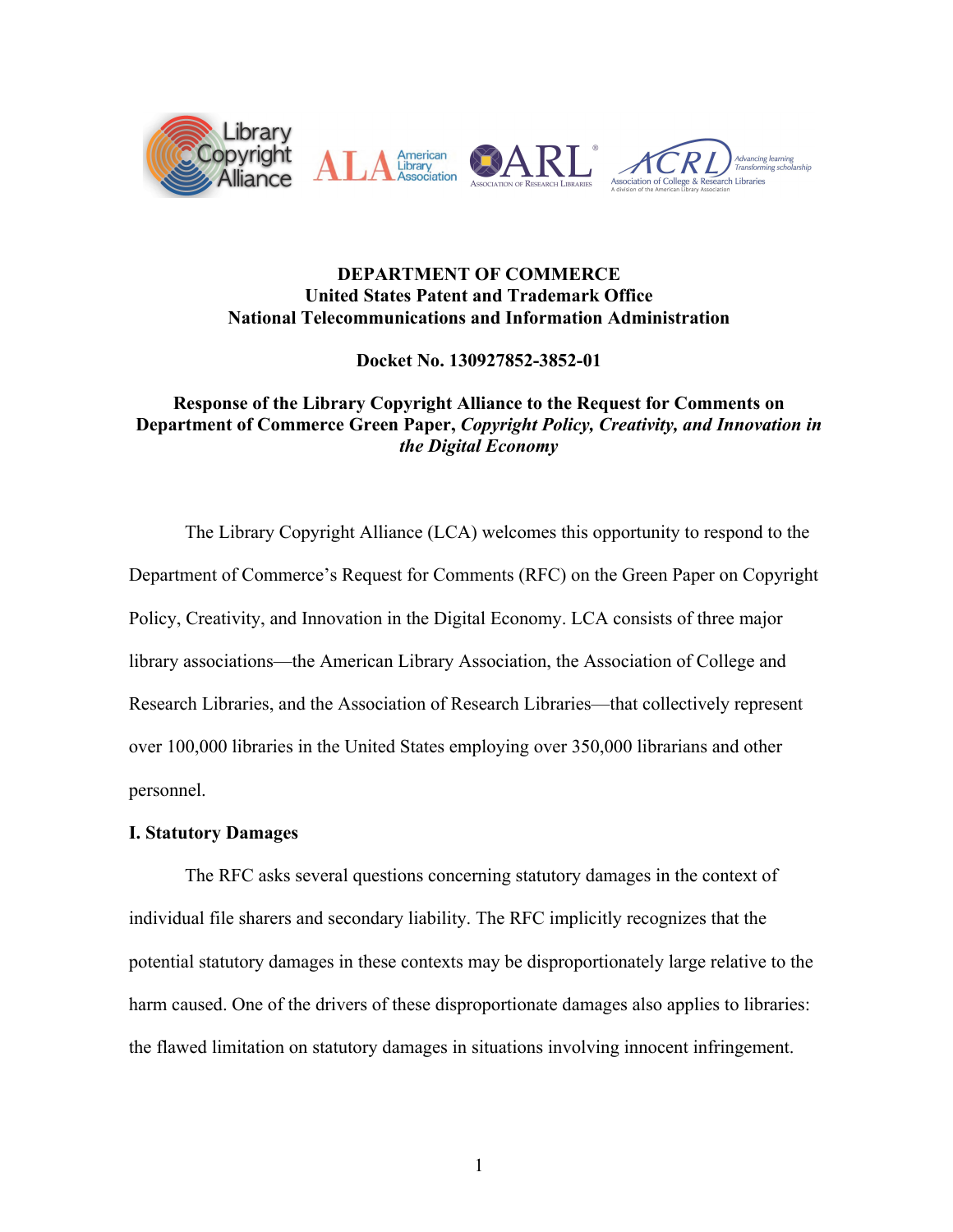Simplification of the innocent infringement provisions would go a long way to mitigating the problems with the statutory damages framework.

Currently, there are two categories of innocent infringement under 17 U.S.C. §  $504(c)(2)$ . First, if the infringer demonstrates that he or she was not aware and had no reason to believe that his or her acts constituted infringement, the court has the discretion to reduce the award of statutory damages from \$750 to \$200 per work infringed. However, under 17 U.S.C. § 402(d), statutory damages cannot be mitigated for innocent infringement if a copyright notice was properly affixed to the copy accessed by the infringer. This suggests that even if the infringer had a reasonable good faith belief that his or her action might fall within an exception or the terms of a license, a court cannot reduce the statutory damages if a notice was affixed to the work. Thus, this limitation is almost useless.

Second, a court must remit statutory damages for infringement by a nonprofit educational institution, library, archive, or public broadcasting entity, or its employees, where the infringer believed and had reasonable ground for believing that his or her use was a fair use under section 107. In addition to applying solely to a good faith belief that the use was permitted by section 107, and not by any other exception to the Copyright Act, this remission is available to educational institutions, libraries, and archives only with respect to infringements of the reproduction right; and to public broadcasting entities only with respect to performances of nondramatic literary works or the reproduction of a program embodying a performance of such work. However, a use in the digital networked environment almost always implicates more than just the reproduction right. Posting a document on a website, for example, can implicate the public display and distribution rights as well as the reproduction right. Therefore, this remission is of little benefit to libraries in the Internet age. Likewise, the

2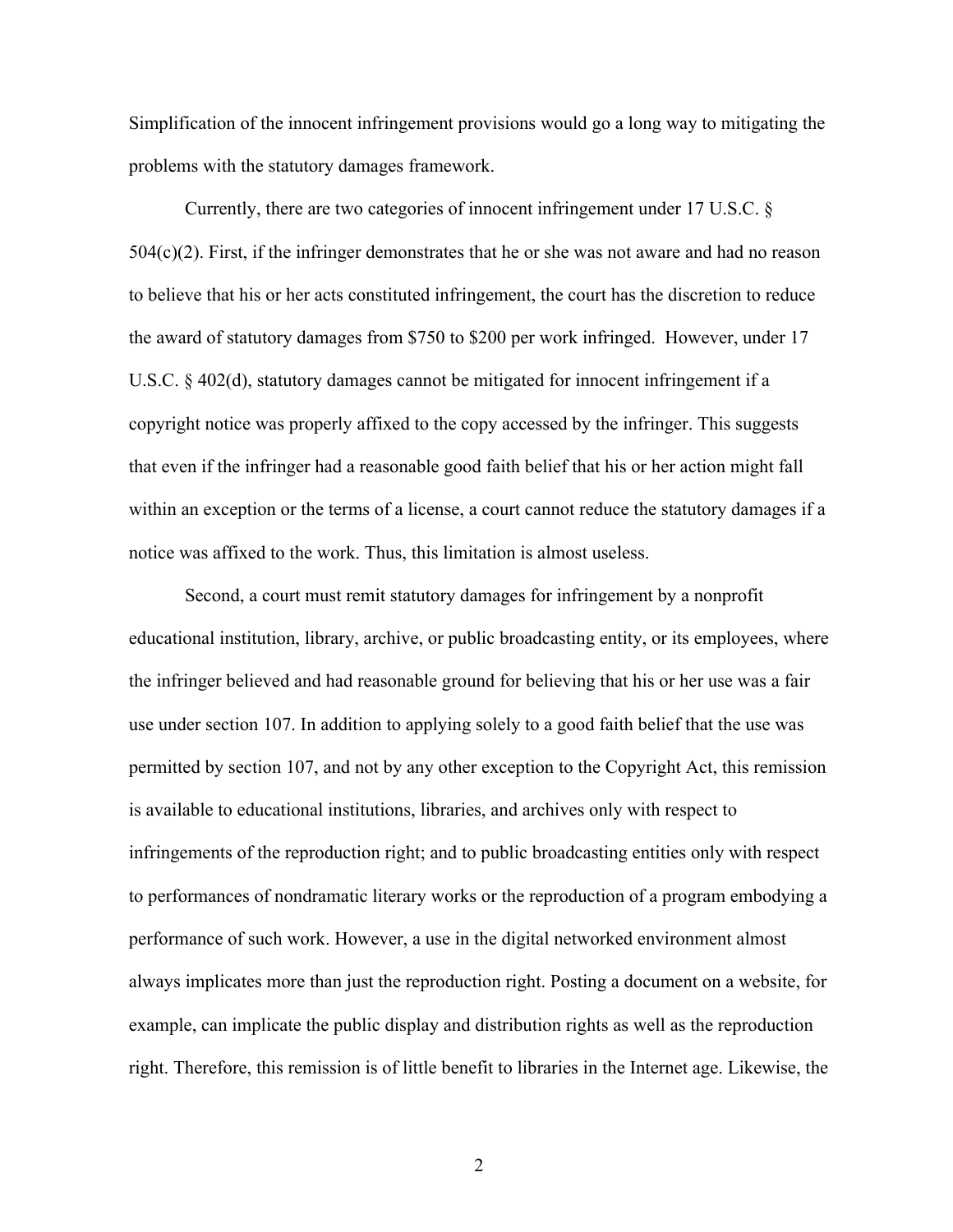remission provides virtually no relief to public broadcasting entities because nondramatic literary works represent a small fraction of the works they transmit.

Both categories of innocent infringement would be rendered far more useful if they were replaced with a simple provision that permitted a court to reduce or remit statutory damages if the court found that the infringer believed and had reasonable grounds for believing that his or her use did not infringe. In such a situation, the infringer could still be liable for actual damages. This simplification of the innocent infringement defense would benefit nonprofit institutions, individual file sharers, and secondary infringers alike. Accordingly, the Internet Policy Task Force should recommend amendment of 17 U.S.C. §  $504(c)(2)$  in this manner.

## **II. Online Licensing**

#### **A. The Impact of Licensing Platforms on Fair Use**

Question 20 asks whether a central, online licensing platform for high-volume, lowvalue uses would be a useful endeavor in the United States. LCA believes not. Such a platform would inevitably be used by rights-holders to argue against fair use. They would contend that the availability of a license tilts the fourth fair use factor, the effect of the use upon the potential market for or value of the copyrighted work, against a fair use determination. From a policy perspective, granting rights-holders license fees for the kinds of uses now permitted by fair use—for example, quotations—would represent a windfall profit for the rights-holders without incentivizing more creative activity. It would also undermine fair use's role as one of the Copyright Act's "built-in First Amendment accommodations." *Golan v. Holder*, 132 S. Ct. 873, 890 (2012).

3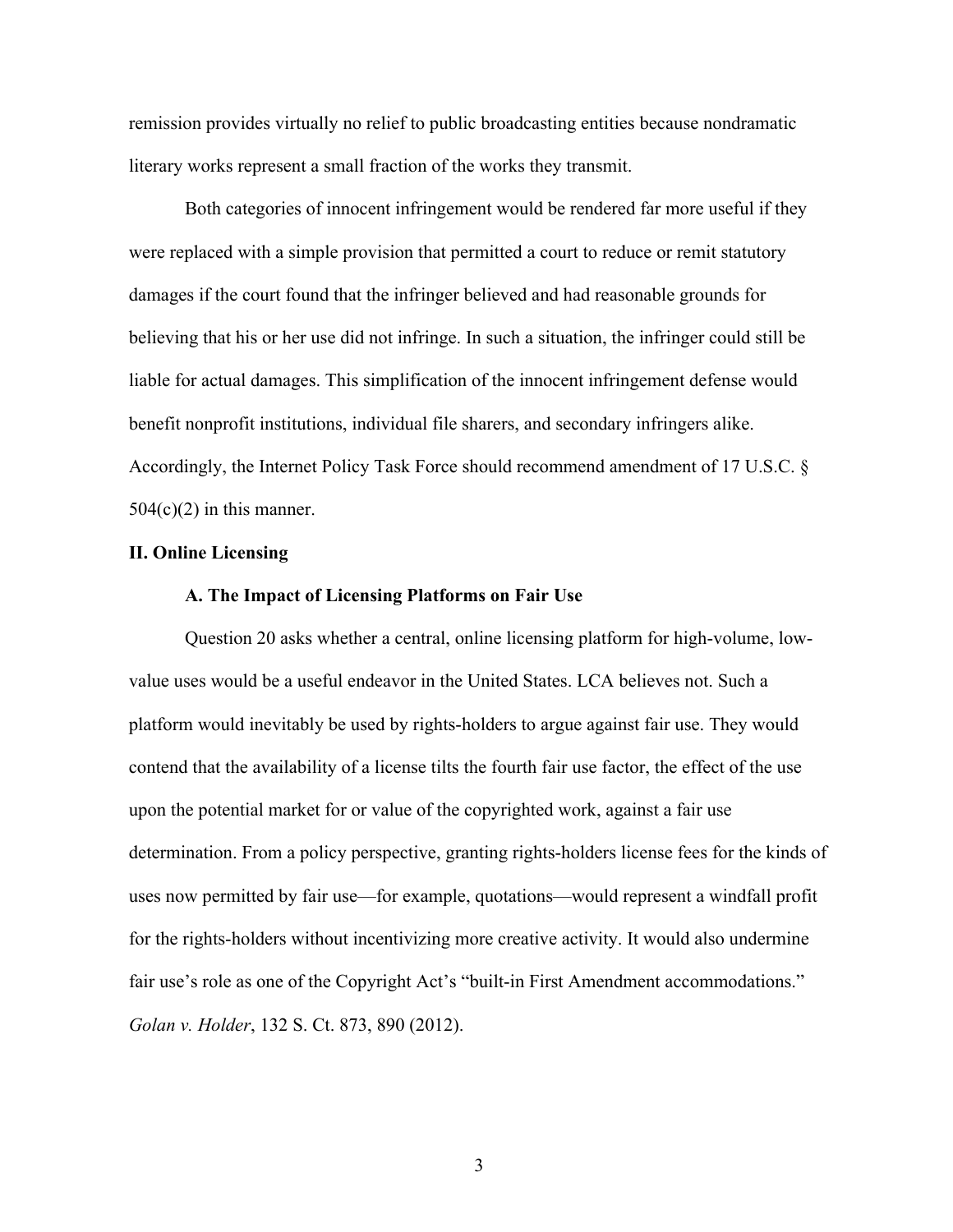Many of the uses engaged in by libraries and educational institutions could be described as high-volume and low-value. In the litigation concerning Georgia State University's electronic reserve system, *Cambridge University Press v. Becker*, 863 F. Supp. 2d 1190 (N.D. Ga. 2012), the publishers argued that the availability of licenses such as those offered by the Copyright Clearance Center (CCC) defeated Georgia State's fair use claim. The court rejected this contention, finding that for most of the works at issue, a license for a digital use of an excerpt in fact was not available. But as online licensing platforms become more robust, rights-holders will argue even more vigorously that courts should reject the assertion of fair use in cases involving high-volume, low-value uses by libraries and education institutions.<sup>1</sup> LCA strongly believes that such uses often are transformative and that when a use is transformative, a rights-holder "does not suffer market harm due to the loss of license fees." *Bill Graham Archives*, *Dorling Kindersley Ltd*., 448 F.3d 605, 615 (2d Cir. 2006). This is because a rights-holder may not preempt a transformative market. *Id*. at 614. Moreover, the Supreme Court recognized that fair use "affords considerable latitude for scholarship and comment," *Golan*, 132 S. Ct. at 890, precisely the purposes of the uses enabled by libraries and educational institutions. Nevertheless, the mere existence of online licensing platforms may encourage rights-holders to allege market harm in infringement actions, thereby imposing significant litigation costs on libraries and educational institutions.

#### **B. Collective Rights Organizations**

Making matters worse for libraries, the online licensing platform may be operated by a collective rights organization (CRO), which would have a financial incentive to bring

 $1$  Rights-holders could also use these online licensing platforms to argue against fair use in cases involving remixes, another topic raised by the RFC.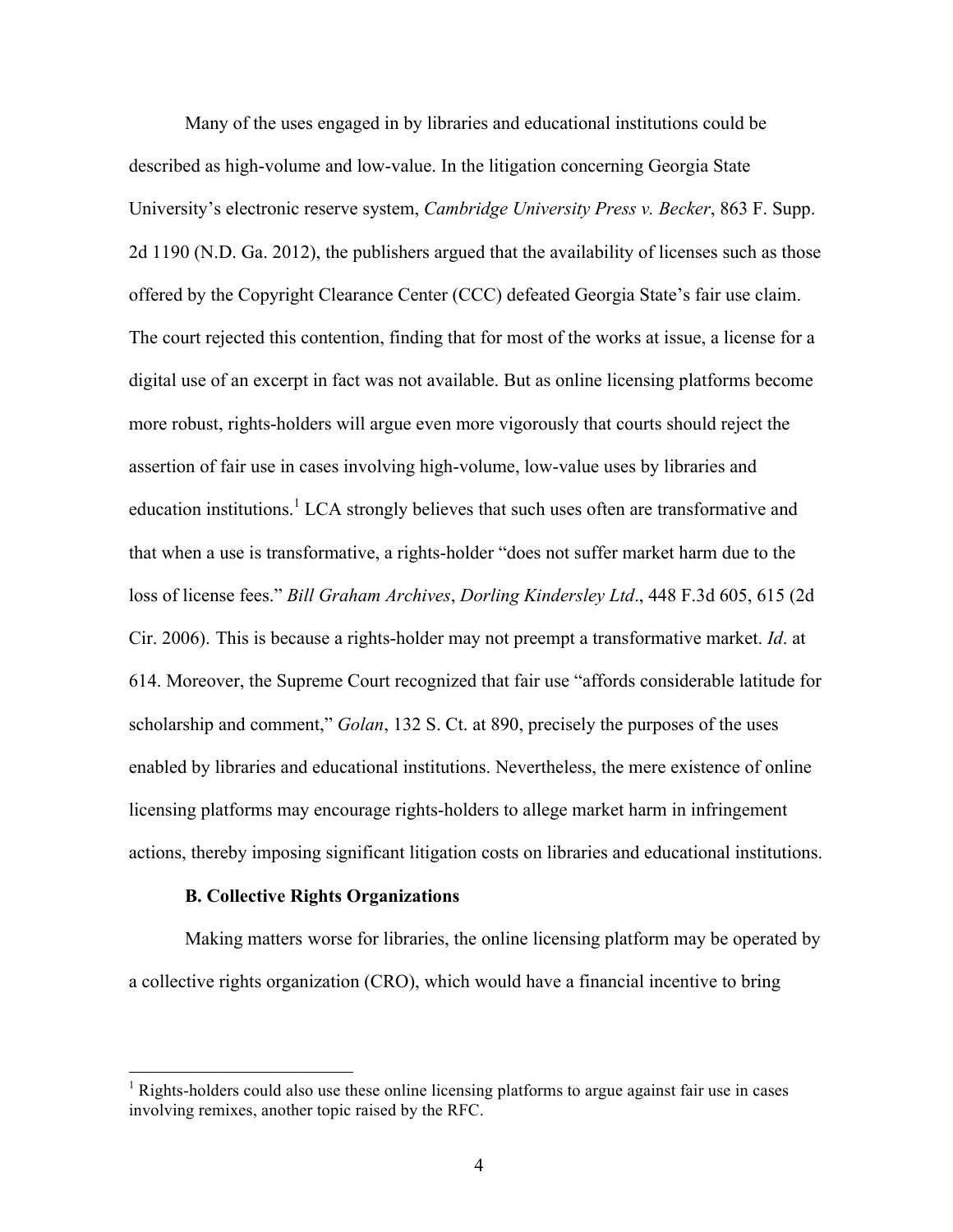enforcement actions. Indeed, the CCC paid half of the publishers' litigation expenses in the *Georgia State* case.<sup>2</sup>

The RFC asks generally how the government can support the development of the online licensing environment. The Copyright Office has offered collective licensing as a possible solution for the obstacle copyright law places in the path of new uses of works enabled by innovative technologies.<sup>3</sup> Collective licensing does have the potential to reduce transaction costs when a large number of works are licensed to a large number of users, thereby benefiting both rights holders and users. However, the track record of CROs reveals that they often fail to live up to that potential. Although there are a wide variety of CROs operating under divergent legal frameworks, many unfortunately share the characteristic of serving their own interests at the expense of artists and the public.

 $2$  Over the past ten years, CCC has collected and paid out over \$1.4 billion in royalties to rights holders, including a record \$188.7 million in fiscal year 2013. "CCC Paid a Record \$188.7 Million in Royalties in 2013," *Publishers Weekly*, Oct. 28, 2013, http://www.publishersweekly.com/pw/bytopic/digital/copyright/article/59732-ccc-paid-a-record-188-7-million-in-royalties-in-2013.html?utm\_source=Publishers+Weekly&utm\_campaign=67be6dff95-UA-15906914-

http://www.copyright.gov/docs/massdigitization/USCOMassDigitization\_October2011.pdf ("It is possible that direct licensing, collective licensing, and other emerging business models will be capable of balancing the needs of user groups and the interests of copyright owners"); Pamela Samuelson, *Legislative Alternatives to the Google Book Settlement*, 8136 Colum. J. L. & Arts 1, 12 (2011), *available at* http://papers.ssrn.com/sol3/papers.cfm?abstract\_id=1818126 ("If Congress wanted to authorize the creation of an [institutional subscription database] of in-copyright, out-ofprint books, such as that contemplated in the [Google Book Search] settlement, without the necessity of clearing rights on a book by book basis, one option would be to adopt an extended collective licensing (ECL) regime akin to those authorized in several Nordic countries"); David Hansen, *Orphan Works: Mapping the Possible Solution Spaces* 16 (Berkeley Digital Library Copyright Project White Paper No. 2, 2011), *available at*

<sup>1&</sup>amp;utm\_medium=email&utm\_term=0\_0bb2959cbb-67be6dff95-304621253. 3 *See* United States Copyright Office, *Legal Issues in Mass Digitization: A Preliminary Analysis and Discussion Document* (2011), *available at*

http://papers.ssrn.com/sol3/papers.cfm?abstract\_id=2019121 ("[S]ome suggest that ECL regimes can be adapted to specifically allow for the mass digitization initiatives that are required to bring about large online digital libraries").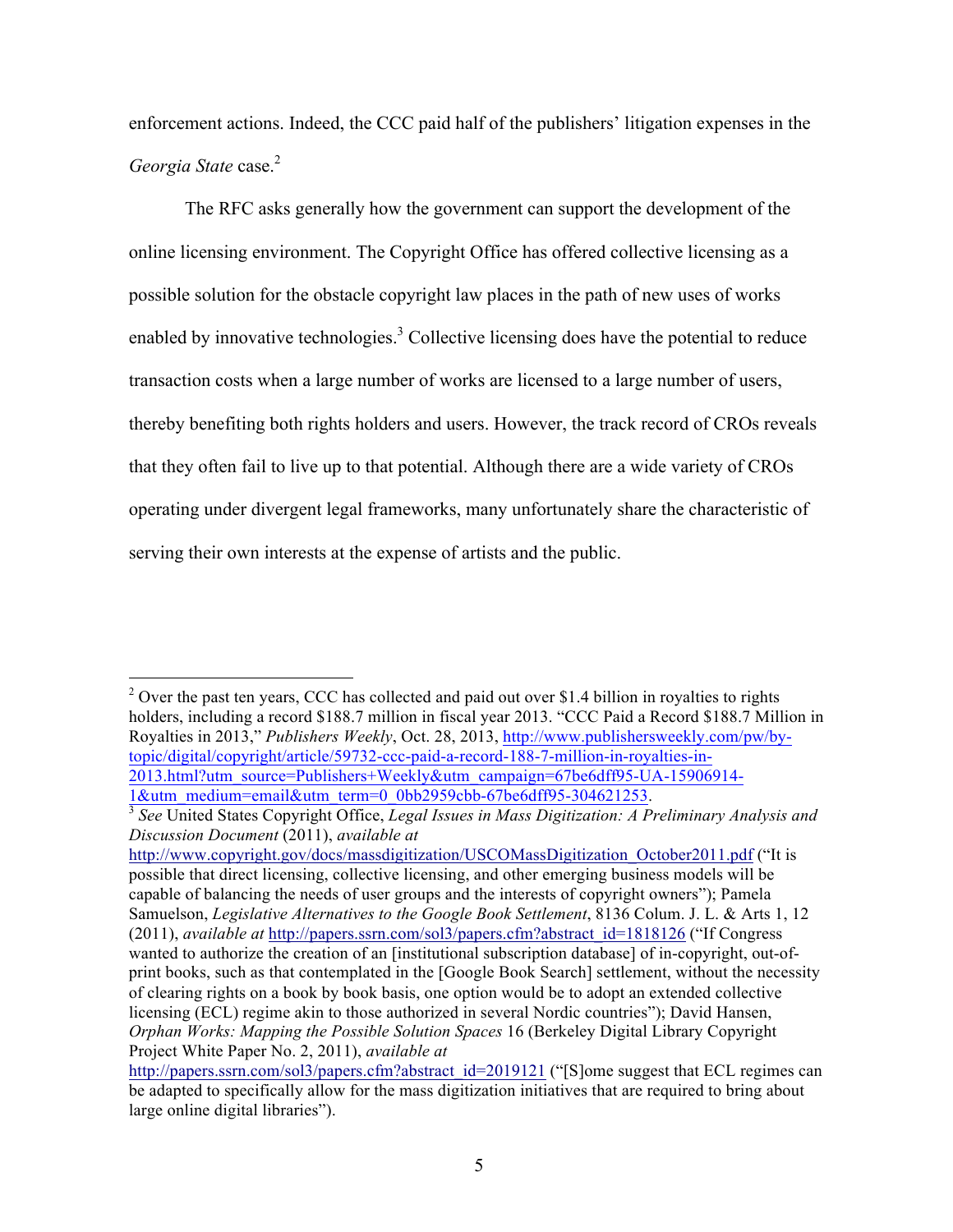The CROs often are well-organized and highly profitable, and have succeeded in promoting themselves and the collective licensing model.4 A recent article co-authored by the undersigned tells the other side of the story, thereby providing balance to any policy discussion that addresses collective licensing and  $CROs$ <sup>5</sup>. Even experts who tout the benefits of collective licensing in the abstract often include the caveat that in practice these bodies require a "well-developed structure and culture of collective management."6 The episodes recounted in the article reveal a long history of corruption, mismanagement, confiscation of funds, and lack of transparency that has deprived artists of the revenues they earned. At the same time, CROs have often aggressively sought fees to which they were not legally entitled or in a manner that discredited the copyright system. While properly regulated CROs in some circumstances may enhance efficiency and advance the interests of rights holders and users, the Task Force should be aware of CROs' mixed history as it considers the appropriateness of CROs as a possible solution to copyright problems in general and the obstacles relating to online licensing in particular.

<sup>5</sup> Jonathan Band and Brandon Butler, "Some Cautionary Tales About Collective Licensing," *forthcoming in* Michigan State International Law Review, *available at* http://papers.ssrn.com/sol3/papers.cfm?abstract\_id=2149036.

<sup>&</sup>lt;sup>4</sup> See, e.g., the many interventions of the International Federation of Reproduction Rights Organizations in national and international policymaking processes. Position Papers | IFRRO, http://www.ifrro.org/content/position-papers (last visited January 4, 2013).

<sup>6</sup> Johan Axhamn & Lucie Guibault, Instituut Voor Informatierecht,

Cross-border extended collective licensing: a solution to online dissemination of Europe's cultural heritage? viii (2011). *See also, id.* at 41 ("[ECL] presupposes the existence of a representative CMO with a sound culture of good governance and transparency"); Samuelson, *supra* n. 2, at 24 (noting that the unfamiliarity of ECLs may be a barrier to their adoption in the U.S.); Tarja Koskinen-Olsson, *Collective Management in Nordic Countries*, *in* Collective Management of Copyright and Related Rights 283, 306 (Daniel J. Gervais ed., 2010) ("[The system of ECLs in Nordic countries] presupposes that the 'copyright market' is well organized and disciplined."). Experts have suggested that the United States has a copyright culture that would be less favorable to a broader role for CROs. *See, e.g.,* Daniel J. Gervais, *The Landscape of Collective Management Schemes*, 34 Colum. J.L. & Arts 423, 424 (2011) (explaining that "the fundamentally *economic* model under which [CROs] operate in the United States, and the worldview that informs it, are likely to limit" the role that CROs play in the copyright ecosystem in the U.S.).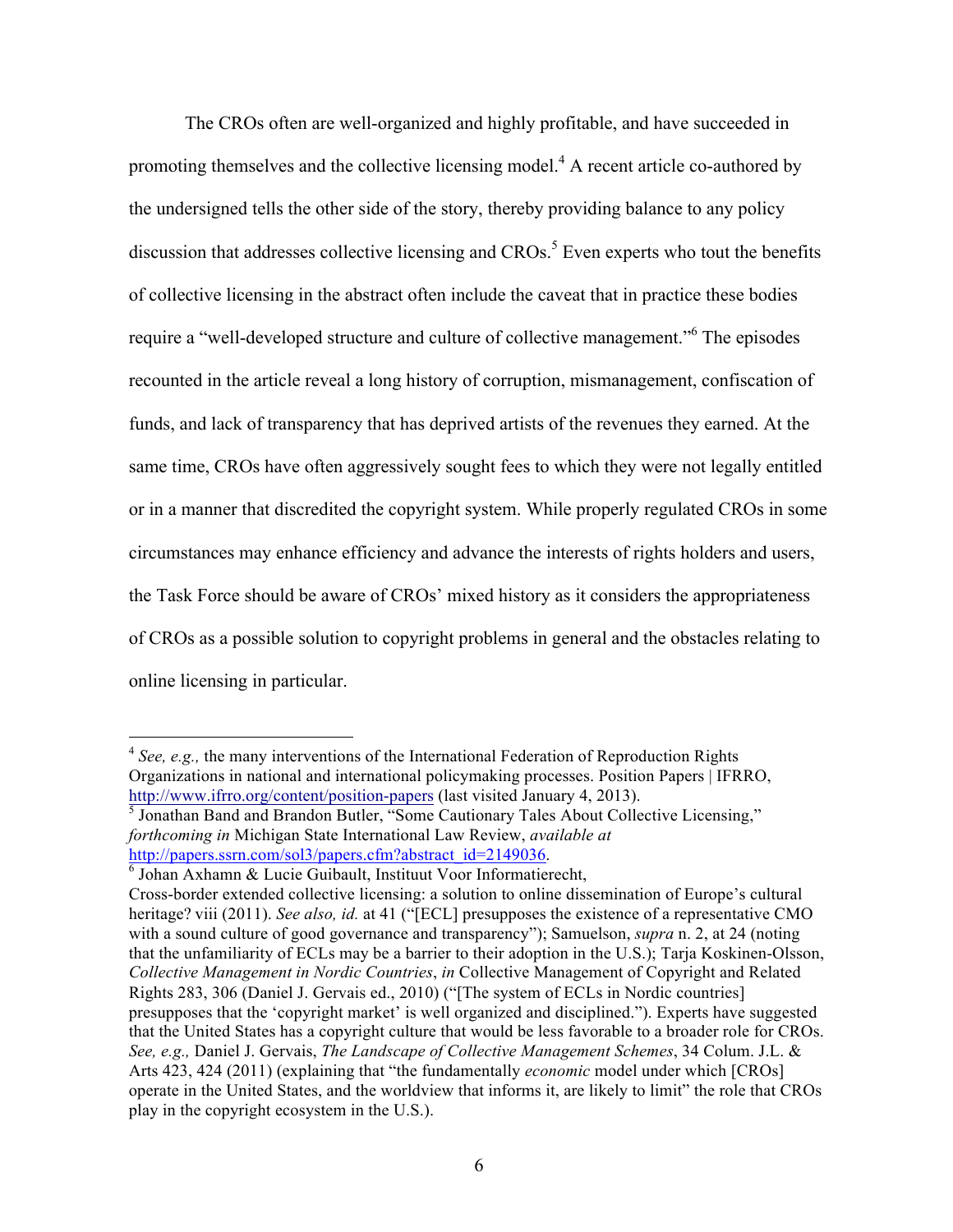### **C. Contractual Restrictions on Copyright Exceptions**

The RFC implicitly assumes that the development of an online licensing environment is a wholly positive objective. The RFC fails to consider, however, a possible negative consequence of the proliferation of licensing: the use of contract terms to circumvent limitations in the Copyright Act. This is a serious problem confronting libraries, which license access to e-books and electronic databases of journals.<sup>7</sup> Publishers frequently include terms in their licenses that restrict libraries' ability to exercise their rights under sections 107 (fair use), 108 (library exceptions), and 109(a) (first sale doctrine). This problem will only get worse as publishers distribute more of their materials solely in digital formats.

Courts have considered a variety of legal theories for refusing to enforce contractual restrictions on copyright exceptions in the mass-market license context. These include questioning whether a consumer manifested assent sufficient to form a contract, preemption under Section 301(a) of the Copyright Act, and constitutional preemption. No consensus has emerged on any of these theories, in part because of variations in the facts of these cases in terms of the nature of the contract, the nature of the relationship between licensor and licensee, and the nature of the work. Further, it is unclear how courts would apply these theories in the library context.

Congress and other legislatures frequently restrict the waiver by contract of protections provided by statute.<sup>8</sup> Indeed, in the Copyright Act itself, Congress provided that a termination of a grant of copyright "may be effected notwithstanding any agreement to the

 $<sup>7</sup>$  Research libraries already spend two-thirds of their acquisition budget on licenses to electronic</sup> resources.

<sup>&</sup>lt;sup>8</sup> For a list of examples of statutory limitations on contractual waivers of rights in various jurisdictions, *see* Jonathan Band and Deborah Goldman, *Restrictions on the Waiver of Rights*, http://www.arl.org/focus-areas/copyright-ip/2871-restrictions-on-the-waiver-of-rights. Restrictions on "contracting out" are also included in the legislative proposals of the UK Intellectual Property Office, the Irish Copyright Review Committee, and the Australian Law Reform Commission.